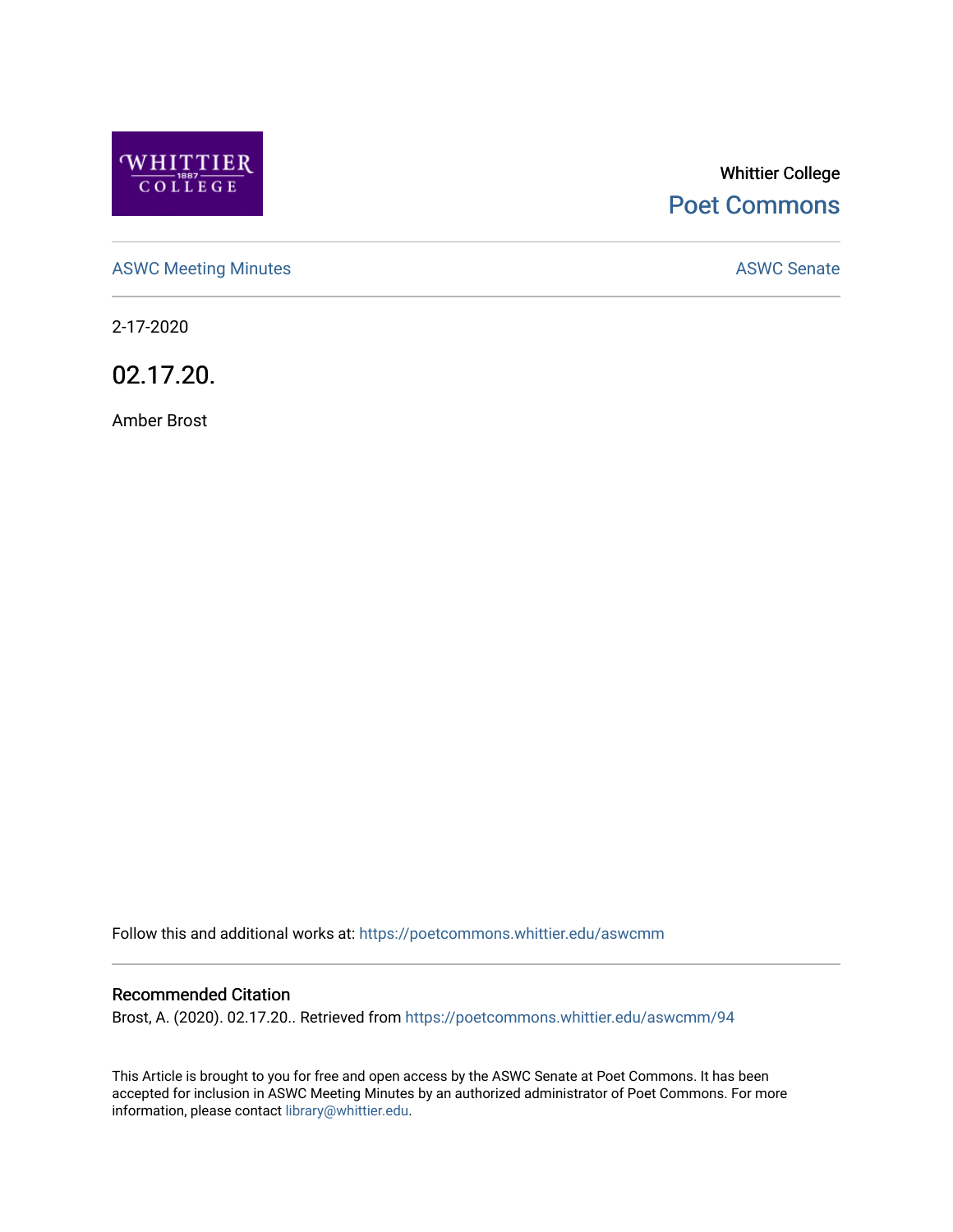

#### **Meeting Minutes for** February 17, 2020

- **I. Meeting is called to order at:** 7:07 pm
- **II. Moment of Silence/Inspirational quote**
	- **A.** INSPIRATIONAL QUOTE Read By: Dir. Gil

#### **III. Mission Statement**

**A.** The ASWC Senate, as the governing body of the Associated Students of Whittier College, is dedicated to the betterment of the college as an institution and as a member of the broader community. The Senate shall assist on-campus clubs and organizations in creating, promoting and implementing dynamic programs and events that involve students and add value to their educational experience. This body will act as an open forum for students to voice their opinions and desires, always keeping the best interests of the ASWC in mind. In all its actions, the Senate will serve the students first with integrity, dedication, responsibility and humility.

Read By: Sen. Angileri

#### **IV. Roll Call – Secretary Brost**

- **A. Present:** Sen. Casserly-Simmons, Sen. Minami, Sen. Iseri, Sen. Ross, Sen. Mendoza, Sen. Torres, Sen. Malone, Sen. Modesti, Sen. Green, Tres. Estrada, VP Joachim, Pres. Moya, Dir. Tejada, Sec. Brost, Dir. Gil, Sen. Royster, Sen. Gracia, Sen. Segura, Sen. Garrison, Sen. Eccles, Sen. Angileri, Sen. Alvarez
- **B. Absent excused:** Sen. Hagan-Martin, Sen. Hidalgo
- **C. Unexcused:**

### **V. Minutes Amendment/Approval**

- **A. Approved by:** Sen. Royster
- **B. Seconded by:** Sen. Alvarez

### **VI. Public Voice**

**A.** Pres. Moya: Bruce wants us to have a discussion about the environmental survey that has been sent out. They have not really gotten any responses. I wanted to have a quick open discussion on how we could promote the survey. It is about Title IX.

Sen. Ross: There is a lot of verbiage before the link and knowing how students are, they aren't going to scroll all the way down to do it. Maybe if they send out multiple emails and put in bold letters, take the survey.

Cassrely-Simmons: What is there was a raffle you were put in once you finished it?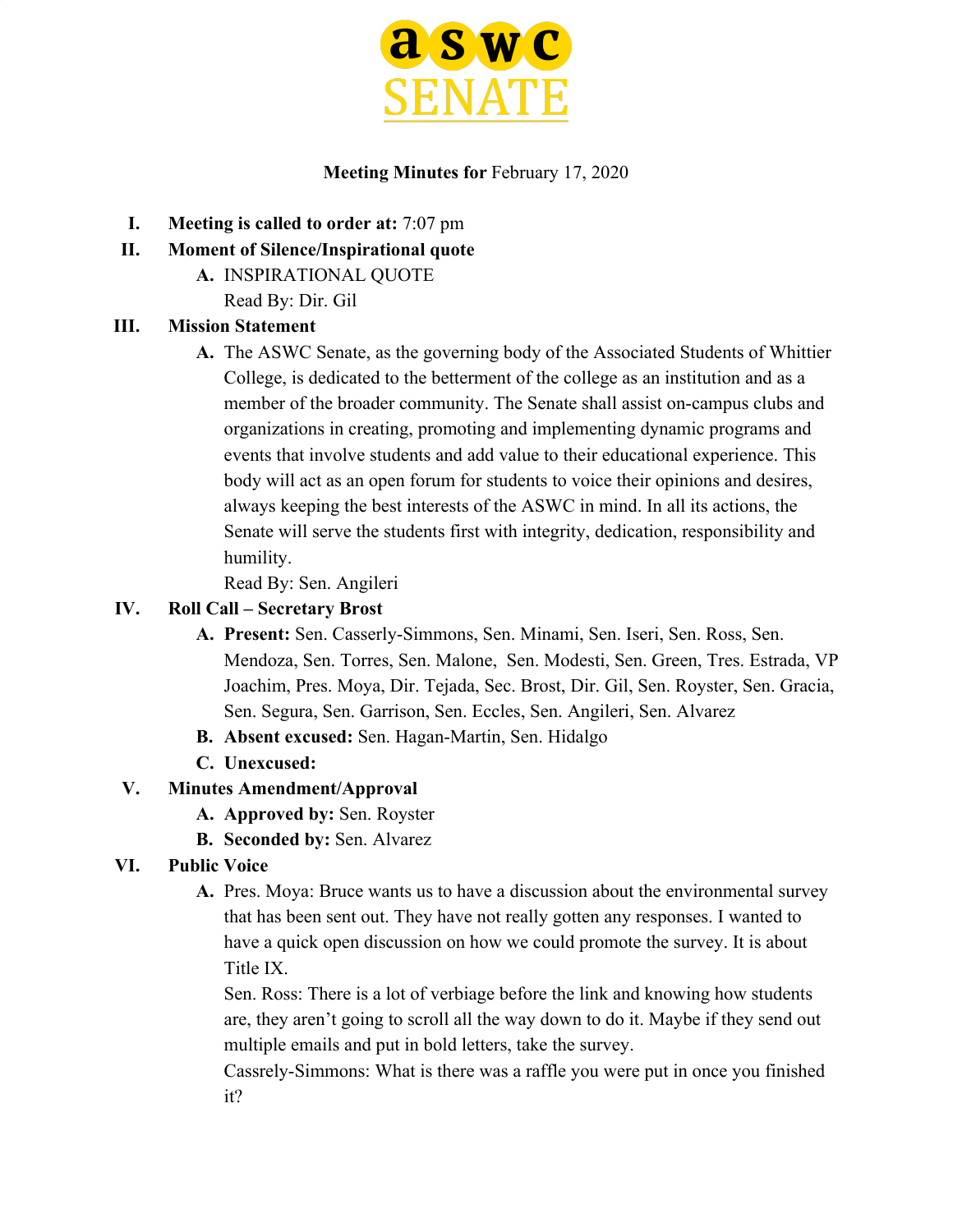

Pres. Moya: The survey is anonymous. One problem I noticed is that the survey doesn't give me a confirmation that I have finished it.

Dir. Gil: Is there any social media content on it?

Pres. Moya: As far as I know, there isn't anything. Campus Relations Committee will look into creating one.

### **VII. President's Message -** *President Moya*

**A.** We also discussed the concerns about having a safe space to pray on campus, this is something that Sal Johnston had brought up to Pres. Oubre as well. She is very much on board with ensuring that we find a space, however actually determining the space, how it is spread to the student body and everything regarding that, I think she wants to be more student lead. Another thing I wanted to discuss was that BSA held a discussion where students could express their concerns and feelings on campus and in this institution, these conversations are continuing through this week so I will update you regarding that again next week

### **VIII. Treasurer's Report -** *Treasurer Estrada*

- **A. General Fund Balance:** \$???
- **B. Operational Account Balance:** \$???
- **C. Reserve Account Balance:** \$34,631.00
- **D. Allocated Thus Far:** \$10,132.50
- **E. First Readings:** \$0.00
- **F. Daily Calendar Considerations:** \$3,475.98

### **IX. Constituent Reports**

- **A. Academic Affairs Chair:** *Sen. Minami*
	- **1.** Met with Carlos to plan an event for Open Educational Resources (OER)
	- **2.** Reached out to IT on downloadable academic resources
- **B. First-Year Class Council:** *Sen. Iseri*
	- 1. N/A
- **C. Commuter Representative:** *Sen. Hagan Martin*
	- **1.** N/A

### **D. Residential Hall Representative:** *Sen. Ross*

1. I met with Joe Melendez and Joe Harper and we have set up weekly meeting times for the semester going forward. Joe M agreed to all of my goals and shared that the reconfiguration of facilities requests/sorting had already started and I am set up to schedule to attend a staff meeting of the resident hall group. I sent a follow up email to Sarah Dudley with faculties and have still not received response will reach out through one of the Joe's if I do not receive responses soon.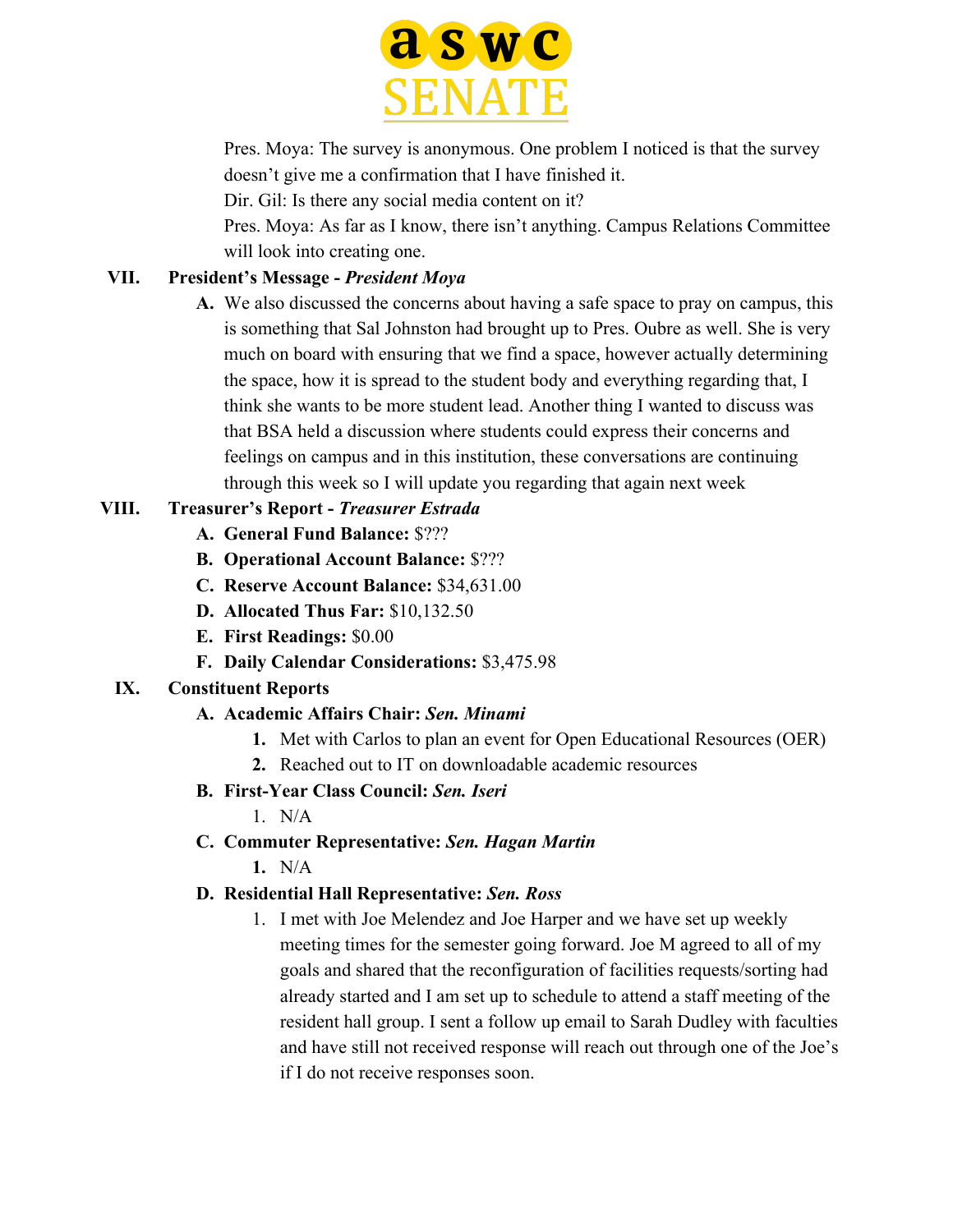

### **E. Non-Traditional Student Representative:** *Sen. Mendoza*

1. N/A

### **F. Student Body Representative:** *Sen.Torres*

**1.** With Senator Malone and Representative Alveraz, we've scheduled a meeting with Craig Irby to fully explain the concerns with the dietary restrictions for the Muslim students and how we can appeal to to their needs, in conjunction with the plan to bring the gluten free menu to life.

### **G. Student Body Representative:** *Sen. Malone*

- **1.** Currently waiting on a response back from Craig Irby about attending a culinary committee meeting this month.
- **H. Student Body Representative:** *Sen. Green*
	- **1.** N/A

1.

# **I. Student Body Representative:** *Sen. Modesti*

**1.** For the past week, we have been working on planning the student feedback forum on March 2nd. I have emailed Sarah in facilities as well as Chris in Poet Entertainment to confirm everything. Right now we are focusing on the food that will be provided and working with Creig to figure that out.

### **J. Inter-Club Council Representative:** *Sen. Royster*



2. Activities Fair is this Thursday!

# **K. Diversity Council Representative:** *Sen. Garcia*

**1.** DC Co-chairs have been meeting individually with clubs to follow up on their progress with collaborations and event descriptions. I will be having meetings today and tomorrow.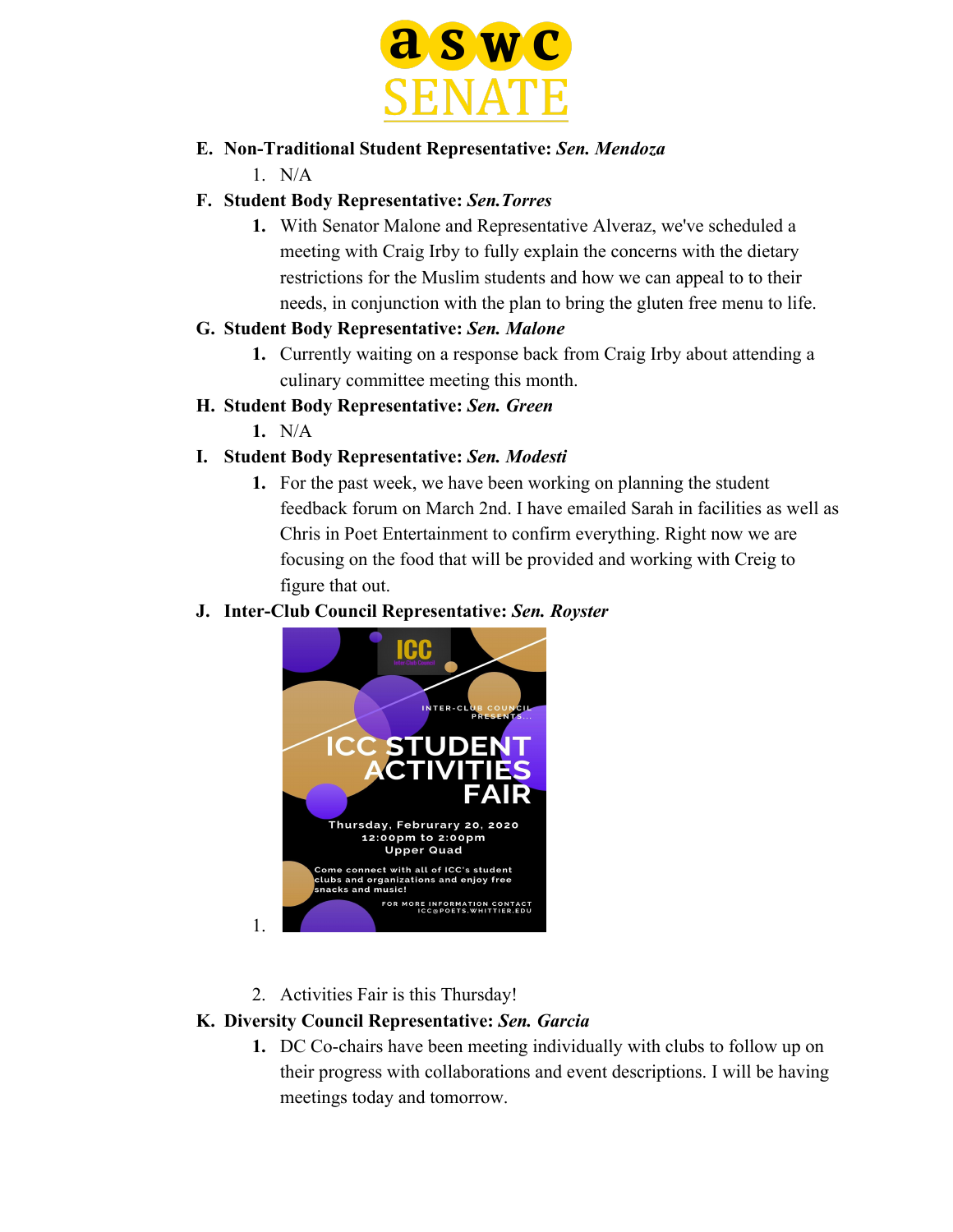

### **L. Social Justice Coalition Representative:** *Sen. Segura*

**1.** Hello y'all! Our first SJC meeting is planned for February 26th, from 4:30-5:30PM at the Dezember House.

### **M. Media Council Representative:** *Sen. Garrison*

- **1.** QC published their first issue of the spring semester.
- **2.** Kpoet will be holding open mic night and did all DJ training on sunday.
- **3.** VPS is holding green screen training, and will be choosing a winner for their screenplay contest, and will be making another production.
- **4.** Poet ent. helped with the open house event today and is currently cleaning out the green room in club 88.
- **N. Poet Student Athlete Leadership Academy Male Representative:** *Sen. Eccles* **1.** N/A
- **O. Poet Student Athlete Leadership Academy Female Representative:** *Sen. Angileri*
	- **1.** Women's Basketball defeated Chapman and Oxy in their last games, making their overall record 16-7. They have two more games in their season, this Wednesday against Pomona and a home game Saturday against Redlands for their Senior Night. They are 3rd in SCIAC standings as of now and will be entering the SCIAC Tournament if they continue to win.
	- **2.** Women's Lacrosse has their first game today at 1:00 pm in Thousand Oaks and this Wednesday against Oxy at 7:00 pm.
	- **3.** Women's Track and Field beat the school record for the 4x100 this last weekend at Pomona. Their next meet is this Saturday at CMS.
	- **4.** Women's Softball had a bye week, but starts up games this week. They have all home games this week, two games versus Brandeis on Wednesday at 11:30 and 1:30, two games versus Linfield this Friday at 11:30 and 1:30, and two games versus George Fox this Saturday at 11:00 and 1:00.
	- **5.** Women's Tennis has an overall record of 0-4 with a couple of games coming up.
	- **6.** PSALA is having their first meeting of the semester this Wednesday. We will be discussing QPR and other things.
- **P. Inter-Society Council Female & Male Representative:** *Sen. Hidalgo & Sen. Alvarez*

**1.** N/A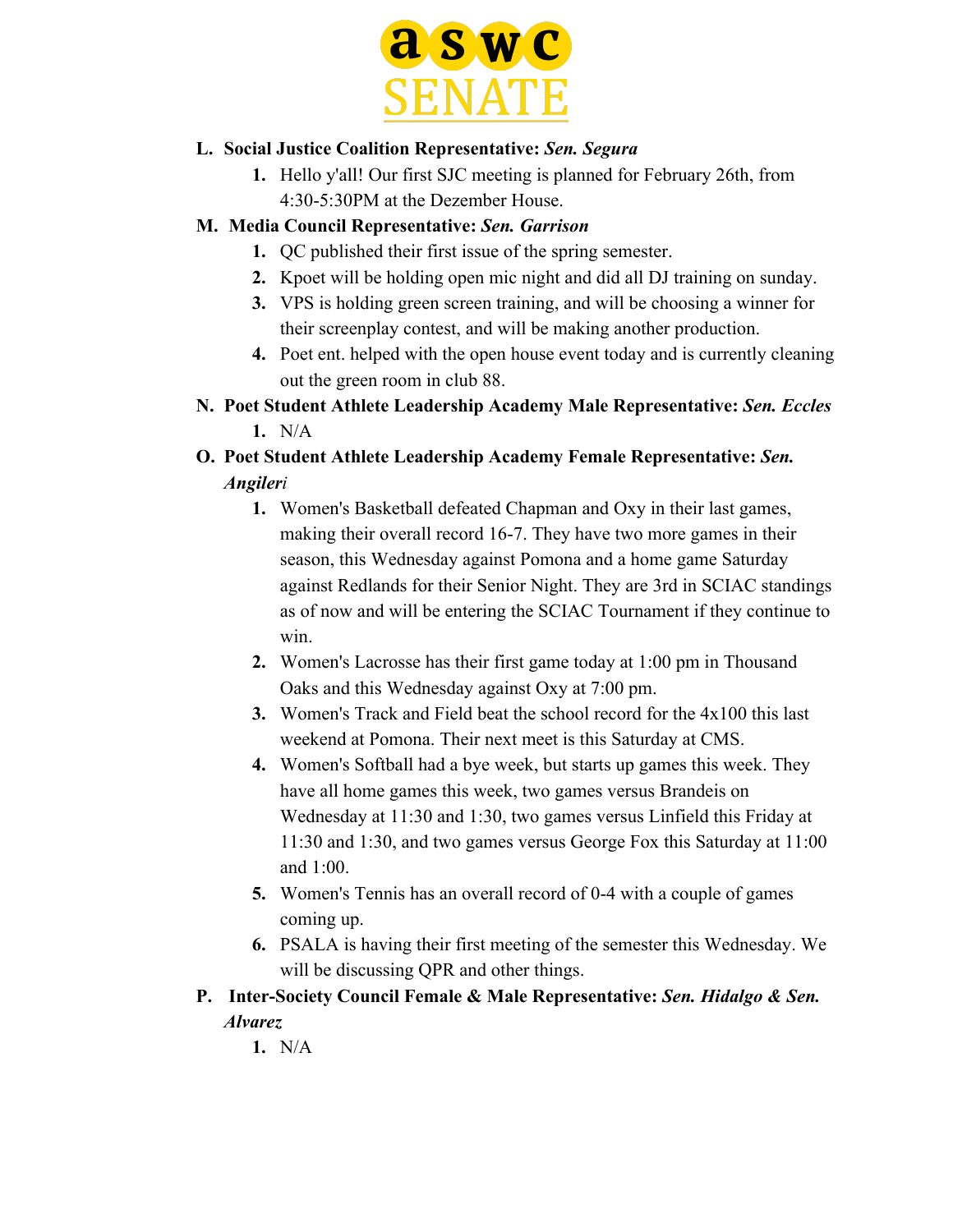

### **X. Committee Reports**

#### **A. Administrative –***Vice President Joachim*

**1.** Admin Committee did not meet last week, but I did receive interest from two senators about being in the committee. I will be reaching out to the senators to establish a time that works for them both. An update on the Mental Health Initiative: Residential Life has reached out to the Senate about a partnership program with the Counseling Center and CAAS. The event will focus on a dialog about dealing with stress on campus and a common addiction faced by many college students: video game addiction. The event will feature a variety of poster presentations and tables about how to handle stress and will be coincided with a Super Smash Bros tournament with raffle prizes. Residential Life has reached out to us about creating a poster and tabling at the event to discuss how to handle the stress of being a student leader on campus.

### **B. Budget-** *Treasurer Estrada*

- **1.** Budget committee will meet Tuesday at 12:40pm-1:30pm in the Ose Conference room. Everyone that is signed up will be reminded through the slack app and text.
- **2.** Last week Budget committee was able to fund the Transfer Club for \$132.50.

### **C. Campus Relations-** *Director Tejada*

1. Hi everyone! The state of the senate will be held on Tuesday, February 25th from 12:30-1:30 in Club 88! We will be raffling a 50 dollar visa gift card and we will have a nacho bar with ceviche and vegetarian/vegan options! So excited to see y'all there I'll send the flyer in the slack tonight!

### **D. Elections-** *Secretary Brost*

- **1.** Today, the Senate tabled outside the CI to promote voting that will be happening soon!
	- a) So thank you to everyone who tabled today.
- **2.** Don't forget that we are hosting the democractic debate watch party in Club 88 on wednesday.
	- a) There will be snacks.
	- b) Please make sure you come and bring your friends!
	- c) The debate starts at 6pm our time.
	- d) Professor Sara Angevine will be there to help facilitate the watch party.
- **3.** Elections committee will meet this week on Thursday at 4:30 in the Senate office.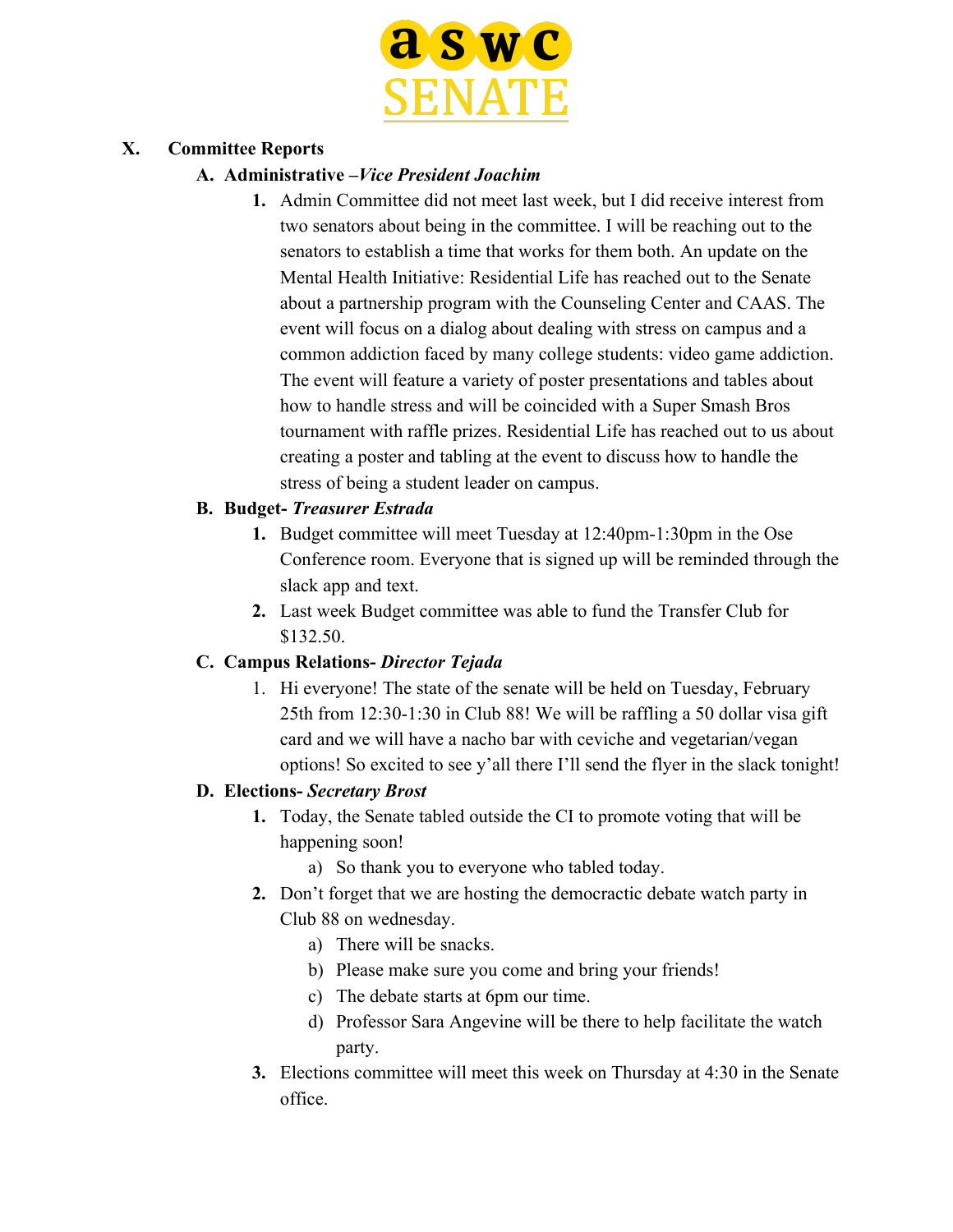

- **4.** Last week, Christine and I met with members from the communication office.
	- a) They are looking into a logo and a name to call the political engagement initiative that the Senate has promised to the school to make this political engagement initiative more priminate.
	- b) They even gave us ideas for different types of events to put on.

### **E. Program Board –** *Director Gil*

- **1.** On Friday 2/21 Program Board will be having an eventin the Upper Quad from 11:30 am - 1:30 pm. There will be Afters ice cream with vegan options, tie dye, and more!
- **2.** Please leave feedback on our instagram about future events you would want to see on campus!

### **F. Advocacy-** *President Moya*

1. N/A

# **G. Culinary-** *Sen. Malone & Sen. Torres*

**1.** Currently waiting on a response back from Craig Irby about attending a culinary committee meeting this month.

### **H. Student Feedback Committee-** *Sen. Modesti*

- **1.** Working on the Student Feedback forum.
- **2.** Already reached out to facilities and kpoet.
- **3.** In the process of emailing Craig to see if we can get snacks instead of using Bon Appetit.

# **I. Student Finance Committee-** *Tres. Estrada*

**1.** N/A

# **J. Environmental-** *Sen. Casserly-Simmons*

- **1.** New Composting Structure should arrive and be set up hopefully by next week
- **2.** A professor front the bill for these so we shall reimburse her for that as soon as the funds get allocated.
- **3.** Bike share program is continually being brainstormed
- **4.** CI sustainability
- **5.** Craig is getting paper portion cups instead of plastic ones
- **6.** The Tall grey recycle bins are being picked up Thursday to recycle those bottles and then put back to be filled up.
- **7.** Drafting ideas of things to do for the end of the year

# **XI. First Readings**

**A.** N/A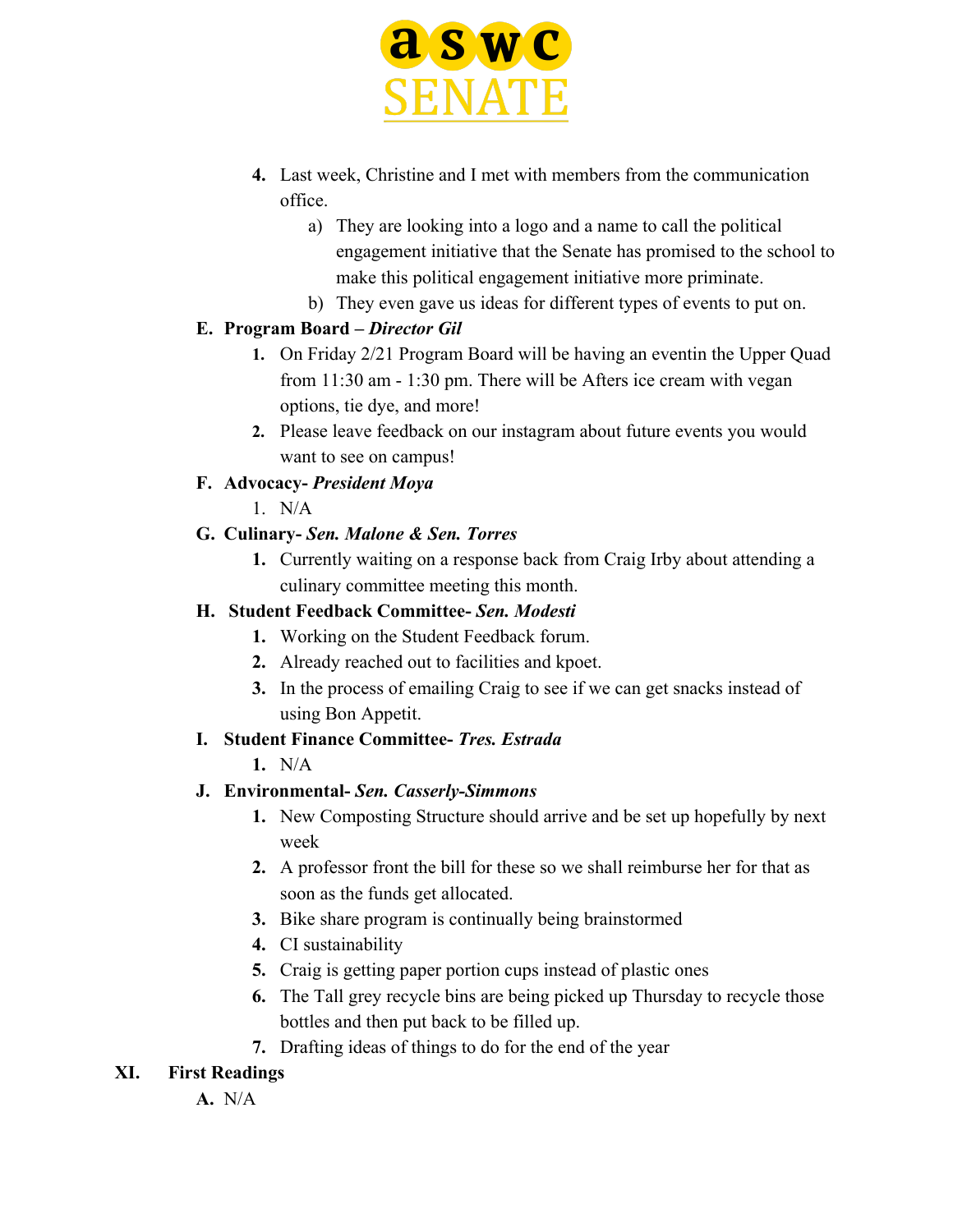

#### **XII. Daily Calendar Considerations**

- **A.** *Star Party-Physics Club:*
	- **1.** The physics club is asking \$3,475.98 for their trip to Joshua tree they take every semester.
	- **2.** Rep. from the physics club came to present their presentation to the Senate.
	- **3.** This is their second reading.
	- **4.** This trip is for everyone on campus, not just for those who are in the science department.
	- **5.** Sen. Garcia: I move to vote on funding this trip in full.
		- Sen. Casserly-Simmons:I second.
		- For: 14
		- Against: 0
		- Abstation: 0
	- **6.** This event has been funded.

#### **XIII. Misc. Business**

**A.** Pres. Moya asked the senators their opinion on Bruce coming in and talking about the Title IX center.

Sen. Garcia stated how she was concerned that Bruce didn't even read the bill that Senate wrote. She has also heard talks from a friend who is on the task force that they don't know where the Senate's vision is. She believes that someone from Senate should sit on the task force.

 Sen. Ross stated how she was concerned how the bill allocated money for research.

Sen. Eccles wanted to vote on having someone from Senate sit on the task force. Pres. Moya said that she thinks that that is a good idea but she suggested that the voting would be paused and moved to next week so she can let Bruce know.

- **B.** Sen. Torres moved to close the meeting.
	- Sen. Mendoza second that.

Pres. Moya reopened the meeting.: So in regards to the clubs having concern to be able to request funding, this is why we ask all clubs or orgs to request money earlier. To request funding, the earlier the better. Please tell your clubs and orgs to come into public voice and attend the meeting. I could even have Journey come in to answer questions. So if you all can encourage your constituents to come and voice their opinions. Sen. Eccles: I get that there are concerns and stuff like that, but this event is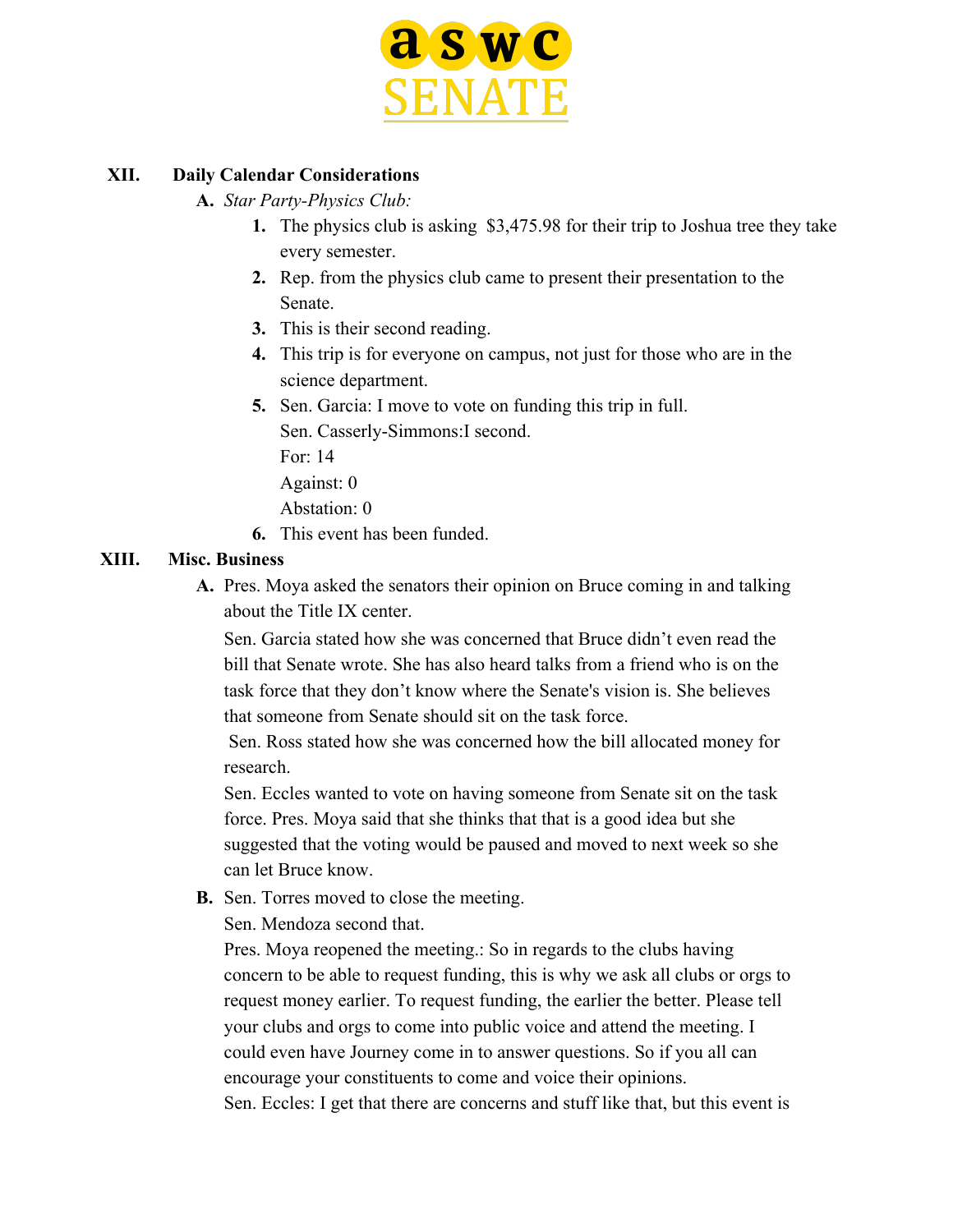

going to happen. We are going to look for funding and get it all done. We

also need your help to make sure that students go to this event. This event isn't for us, we will be working the event. If they have concerns, they can come to us and be addressed. Just let students know that this event is for them so that money doesn't go to waste.

Sen. Modesti: I've talked to a lot of students and they are really excited about it.

Dir Gil: I think this is a good learning lesson for such huge events that require a lot of money to fund it.I think that in the future, when we have this large of an event, we promote it first and tell the student body about the event before funding it. In the future, maybe start a marketing timeline to get the word out first.

Sen. Ross: The negative concerns were from two particular groups. Most of the students I talked to were first years who didn't know about the event. Maybe have a tabling event that gives out information about the event. Have a program board or WC the rock promote it.

Sen. Eccles: I didn't want to sit there and say that we were going to throw this event and it not happen. If you want to show your friends what it looks like, there are promo videos on Youtube.

Sen. Minami: The biggest concern that I have heard is how we are giving them \$10,000 on a date that might move. Senate needs to stay consistent on how they fund events.

Sen. Casserly-Simmons: Personally, my main topic is environmental committee. Pentronic doesn't align will the committee viewpoints. I want you to understand that this is the top concern for some constituent body but not every.

#### **XIV. Announcements**

- **A.** Sen. Royster: I am hosting a flyer at Blaze later on Friday.
- **B.** Sen. Garrison: VPS is doing a documentary film.

The QC is also hiring this semester.

Open Mic night is this Friday.

#### **XV. Adjournment**

- **A. Motioned By:** Sen. Royster
	- **Second By:** Sen. Alvarez
- **B. Time:** 8:32pm